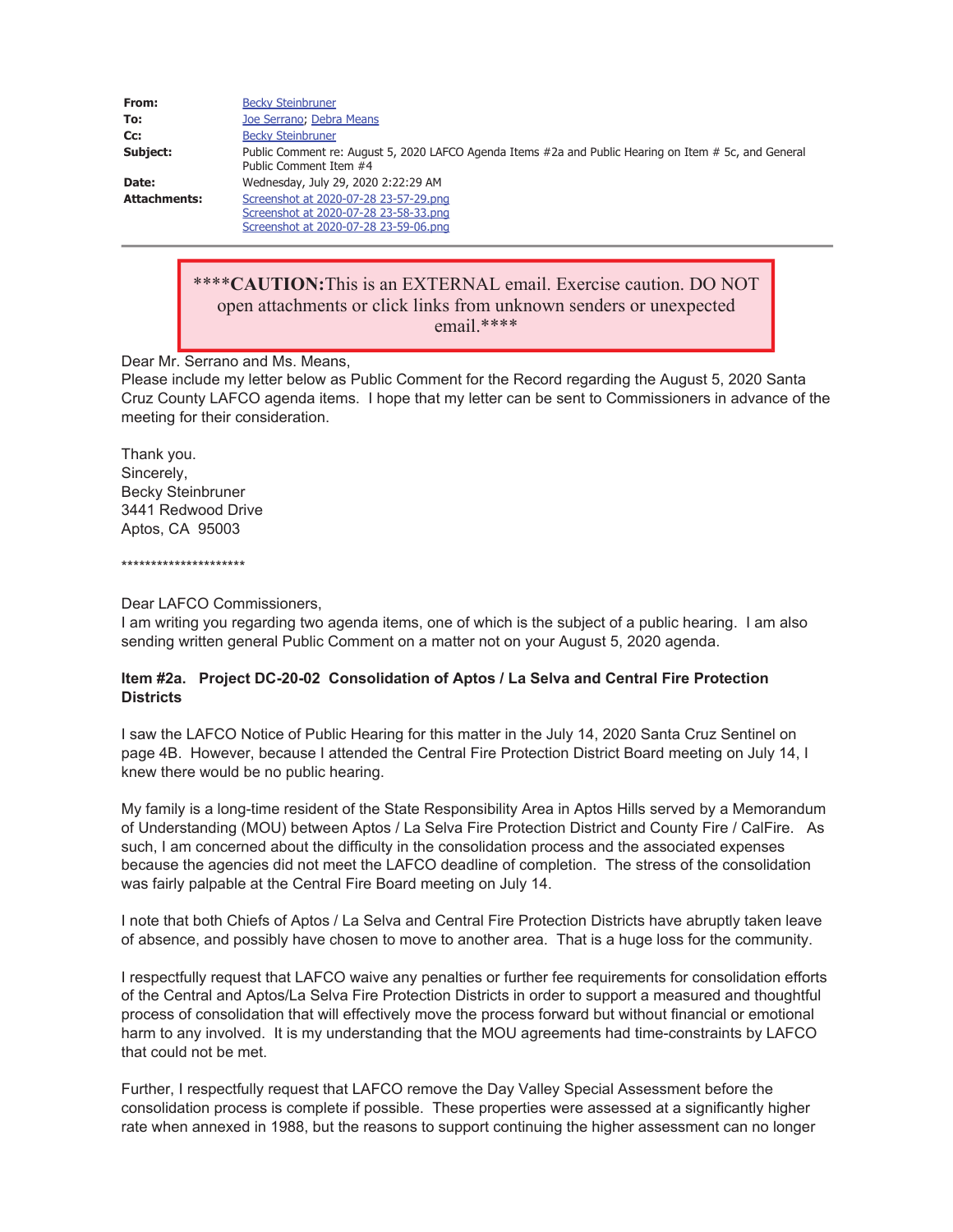be justified. This was discussed by the Aptos / La Selva Board at the December 12, 2019 meeting. Chief Lowe's thorough presentation concluded with the assurance to the Board that the Day Valley Special Assessment could be removed by LAFCO approval.

I urge you to place this on the next LAFCO agenda for discussion to provide relief to the Day Valley property owners in this economically stressful time, and separate it from the consolidation issue.

# **Item #4 Public Communication (Items not on the agenda)**

I respectfully request that LAFCO place on a future agenda a discussion of consolidating Soquel Creek Water District and Santa Cruz City Water Department.

The benefits of a regional water management approach could bring forth practical adn cost-effective solutions to the water storage problem in Santa Cruz County by better serving all ratepayers with reduced administration costs and decisions not driven by politics. Many ratepayers in the Soquel Creek Water District service area are discussing the merits of such consolidation and would appreciate LAFCO public discussion.

The two agencies currently are collaborating on the PureWater Soquel Project to recycle treated wastewater. Furthermore, the City of Santa Cruz is in the process of environmental evaluation to expand Water Rights Place of Use for the San Lorenzo River source to include the Soquel Creek Water District service areas. Consolidation is logical and would be more cost-effective for all rate payers.

I urge you to place this issue on a LAFCO agenda in the near future.

# **Item #5c Public Hearing to Consider Service and Sphere Review for County Service Area 9**

I would like to request that future LAFCO public hearing agendas provide a brief description of the CSA on the agenda. The public would benefit by a simple description such as what is found on page 22 of the Service and Sphere Review:

*"CSA 9 performs a series of Public Works services that are provided to sub-areas of the County. These services are highway lighting, neighborhood street lighting, landfill operations, recycling, unincorporated road maintenance, school crossing guards, streetscape maintenance, and parking maintenance."*

I have read the Draft CSA 9 Service and Sphere Review and find a number of issues troubling.

# **1) The CSA 9 Service and Sphere Review Findings are not addressed with any relevant action in the Recommendations.**

The Findings on page 8 are concerning, and raise issues that cause the public to question transparency and fiscal accountability. Where is the oversight? When and how does CSA 9 hold regular public meetings with affected property owners? I know of only one held in the Seascape neighborhood last winter, the first in many, many years, that concluded with the staff urging homeowners to vote for an assessment increase.

I appreciate LAFCO staff observation noted on page 19 that CSA 9 information is not easily accessible and that a County webpage would be an improvement. Why is this not a Recommendation that the Board of Supervisors take such action to request that Department of Public Works create a webpage link that improves fiscal transparency and accountability?

The Findings outline glaring problems, namely that CSA 9 is facing financial constraints, there are no new projects in 2020-2025 that will benefit taxpayers, and the CSA's records and documents are not readily available. Why, then isn't LAFCO making any recommendations for improved service, but instead only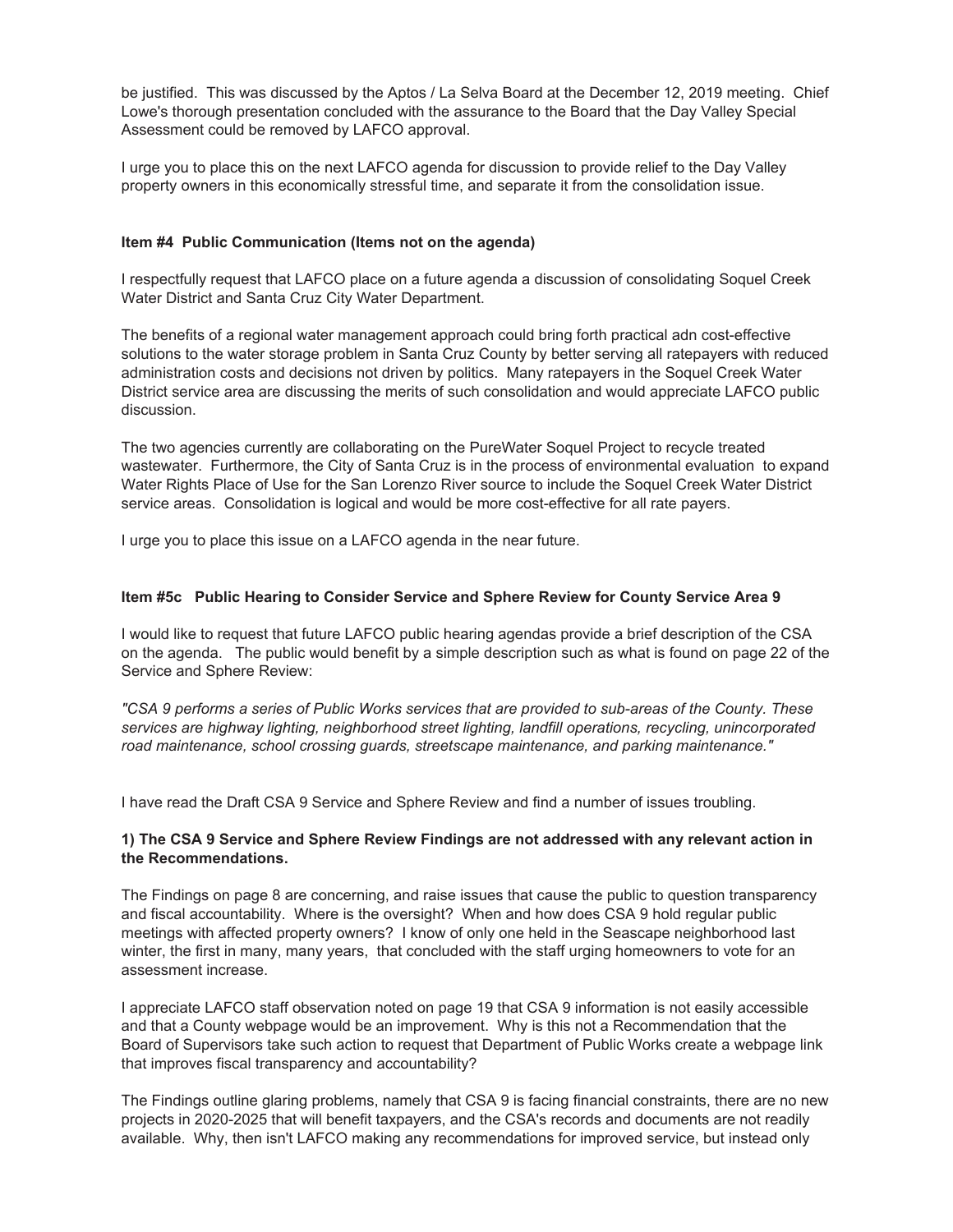recommending the report be approved and filed?

#### **2) There is no fiscal CSA 9 oversight or transparency.**

This is apparent in reviewing how the funds are spent with favoritism to improving areas in Soquel and Aptos where two very large projects that benefit large developers have been prioritized but other areas of the County are neglected. (See page 17-18) There will be no new CSA 9 Projects in 2020-2025 because the money was all spent disproportionately on these two projects for the benefit of developers.

*Project #1* in Aptos Village has gifted \$7,392,194 to improve the area in order to support the Aptos Village Project subdivision developers. Phase 1 of this work paid to move the bus stop on Soquel Drive to a less-convenient location for the public so that the developers can create a new connector gateway entrance from Soquel Drive. There were no new bike lanes added to Trout Gulch in this project.

Phase 2 of the work, which has just begun, will erase the existing bike lane on a critical portion of westbound Soquel Drive, remove a significant amount of necessary on-street parking for existing businesses, and remove seven parking places from the parking lot owned by Parish Publick House, a popular existing restaurant, in order to create a turn lane from Soquel Drive to Aptos Creek Road. This publicly-funded improvement is in fact a mitigation for the Aptos Village Project's phase 2 subdivision.

It is difficult to understand why the County Public Works Department has prioritized such an unbalanced allocation of CSA 9 funding to this area, at the expense of funding critical projects in other areas of the CSA 9 sphere of taxpayers. Why is there no similar relief for residents in Seacliff whose safety would be greatly improved with a dedicated center turn lane on State Park Drive and Seacliff Drive, where many accidents have occurred? If CSA 9 has a countywide sphere, why are there no projects in the unincorporated areas near Watsonville or Davenport? Why isn't any CSA 9 revenue being used for the Rio del Mar drainage improvement project, or to create bike lanes and sidewalks along Spreckles Drive, leading from the Aptos Village to Rio del Mar ?

*Project #2* similarly is a large CSA 9 expenditure of \$1,094,113 to install a traffic light at Robertson and Soquel Drive in Soquel Village. This traffic light is a traffic mitigation for the Nissan Dealership Project developer at Soquel Drive and 41st Avenue and is yet another gift of public money to support a large developer. Although not described in the narrative, *Project #2* most likely also includes removing onstreet parking on eastbound Soquel Drive for existing Soquel Village businesses and remove the existing bike lane in order to create a new traffic turn lane onto Porter Street as yet another traffic mitigation for the Nissan Dealership Project developer.

# **3) All CSA 9 Zones are in fiscal deficit with no clear explanation of how the taxpayer revenues have been spent.**

This is a disturbing problem that has been brought forth in the Findings, yet not at all addressed in the Recommendations. Simply listing "DPW Services" and "Building and Improvements" is not transparent, and there is no detailed description of what benefit the expenses brought to the affected property owners paying the assessments. (See page 15)

I very much appreciate LAFCO staff recommendations that (page 19) the County Dept. of Public Works (DPW) create and maintain a better information portal for the CSA 9 affected property owners with webpage improvements.

*"The County's website offers limited resources involving CSA 9 and it is difficult to locate certain information or background material. LAFCO Staff Recommendation: It may be beneficial for the County to include links to staff reports or other supporting documents related to the annual rates, capital improvement projects or other useful information. Additionally, the webpage should include all past and future LAFCO service reviews involving the CSA as additional resource material."*

 I have attached screen shots of the current DPW website and the scant information available on CSA informational links.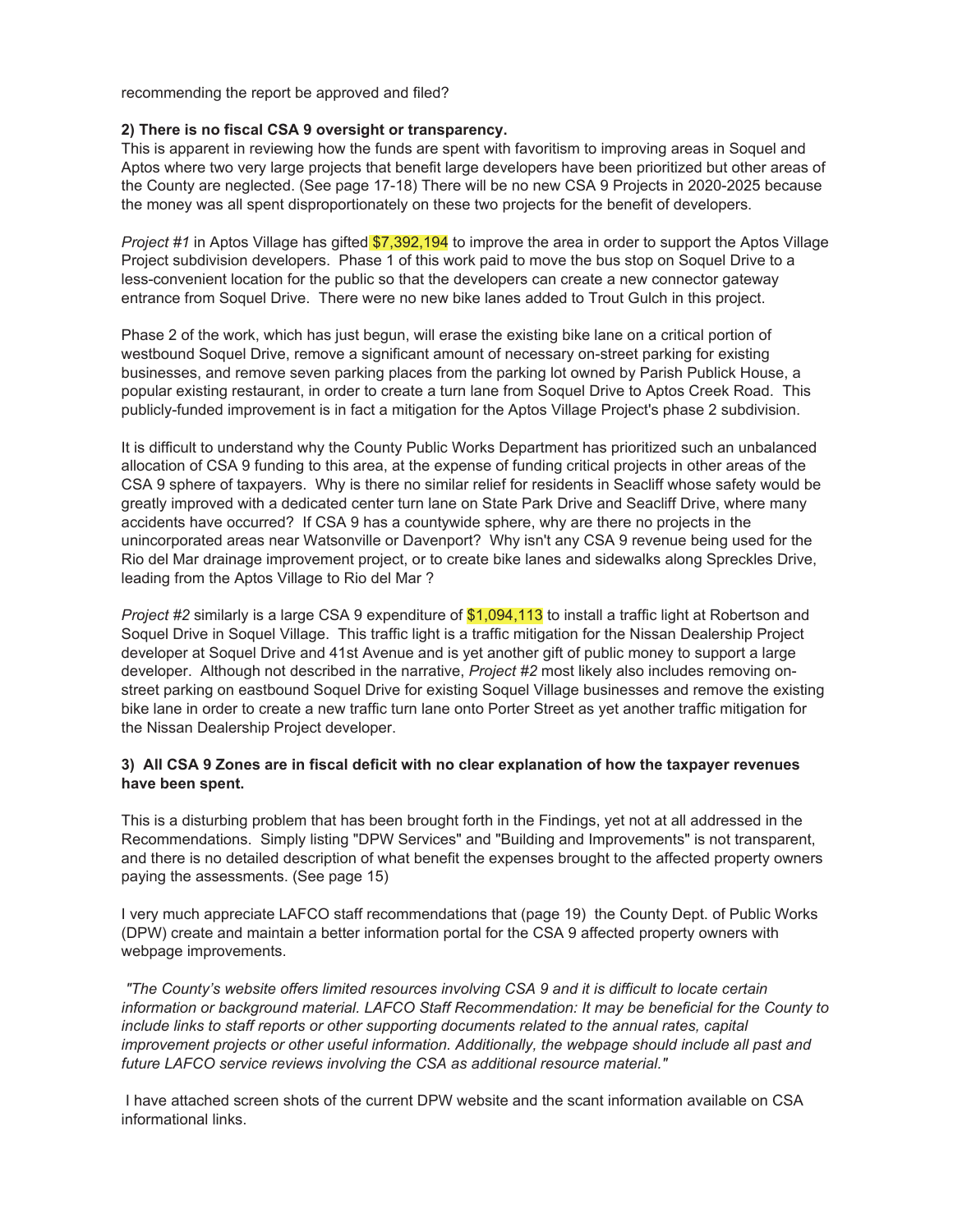Zone A expenditures for streetlighting are \$2,339,119 with a 2019-2020 deficit of \$1,770,873 (Figure 7 on page 26 and Table L on page 29) Why did expenditures increase by nearly five-fold in 2019/2020? *"FY 2019-20 Budget includes a significant increase in three key budget line items: Services & Supplies, Fixed Assets, and Appropriations for Contingencies."* There is no information available to the public to explain this.

Zone B expenditures for Live Oak School crossing guards shows a significant increase from \$15,280 in 2019/2019 to \$49,319 in 2019/2020, and no students were in school for the last three months of the school year, due to COVID-19 shutdown. (See Figure 11 on page 33) This brings about a \$37,611 deficit.(Table N on page 35) however, how can there be a deficit when every year previous, the revenues consistently exceeded expenditures? (page 33)

Zone C expenditures in 2019/2020 exceeded revenues to create \$3,404,309 deficit (page 42) Why are agricultural parcels charged the same rate as commercial/school/church (\$113.90) if they do not generate large amounts of plastic, such as do hoop-house and strawberry growing operations? (page 40)

Zone D expenditures for countywide road maintenance in 2019/2020 seemed quite stable, but repeat a chronic deficit, \$120,354 pattern (page 49)

Zone E expenditures for Live Oak improvements in 2019/2020 increase nearly five-fold without explanation to \$49,397 (page 53) to cause a \$10,551 deficit (page 56) Why have revenues decreased by 4%, according to the audit?

Zone F expenditures for Soquel Village parking lot improvements were nearly doubled at \$84,232 (page 60) without explanation, creating a deficit of \$10,551 (page 62)

# **4) Population Growth Projections and Confusing Population Numbers in Countywide CSA 9 Spheres.**

*"Under this slow growth model, LAFCO staff projects that CSA 9's entire population in 2035 will be approximately 153,000."* (page 22) However, CSA 9 Zone D Countywide Road Maintenance 2035 population projection is 140,704 (page 44)

# **5) Disadvantaged Communities**

The report discusses disadvantaged communities (page 22):

*"...staff's analysis indicates that there is one area in CSA 9 designated as a disadvantaged unincorporated community. This area is located within the Freedom County Sanitation District. However, CSA 9 is not subject to SB 244 because it does not provide water, sewer, or fire service."* 

What about Live Oak? My understanding is that areas of Live Oak are disadvantaged, yet a number of the CSA 9 Zones assess these property owners so the burden is cumulative.

In closing, I respectfully urge LAFCO Commissioners not to simply rubber-stamp this critical CSA 9 Service and Sphere Review without incorporating the following recommendations to the Board of Supervisors to direct County Department of Public Works to:

1) Create and maintain links on the DPW website homepage to a CSA 9 webpage that will provide transparent and accurate information with simple explanations of expenditures for the public to review;

2) Hold well-noticed public meetings annually with affected property owners in the area of the County where the CSA Zone is located, at a time when working people can attend, and on a rotating location for the CSA 9 countywide fee areas; and

3) Stop gifting public money for large projects that disproportionately benefit developers and leave no money for other projects that benefit the greater good of those paying the fees. Developers must pay for all traffic mitigations and improvements that are caused by and will benefit their projects.